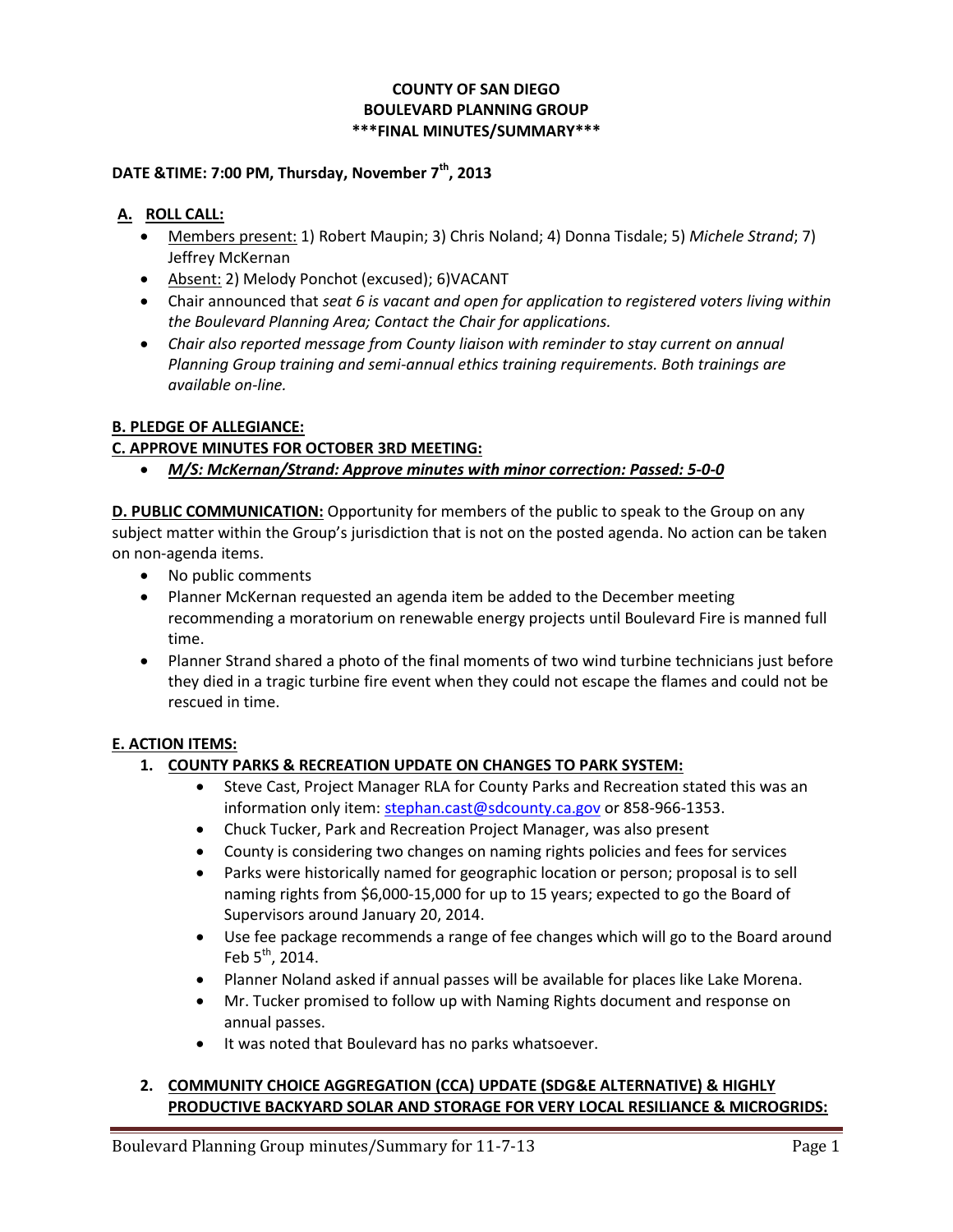- Presentation by Lane Sharman, co-Founder of San Diego Energy District Foundation (SDEDF), on energy alternatives for community-based, local, and safe energy: http://www.sandiegoenergydistrict.org/
- Sharman stated he is a reformed remote large-scale solar developer who supports East County values and resources.
- Does not want to see East County industrialized for energy it is not necessary
- Founded SDEDF out of frustration with SDG&E when they announced adding charges for self-generation at homes, schools and businesses
- Point-of-use generation is best; no loss of energy in transmission
- Wants to come back next year to talk about potential for micro grids and small scale storage where they could buy energy from homeowners
- Boulder Colorado took over their local utility / grid
- A CCA is a public power company that can buy, sell, and generate energy
- CCA law passed in 2011 and has been implemented in Marin County despite PG&E spending \$140 million to fight it.
- Utilities want more large infrastructure projects due to guaranteed rate of return on those investments
- A grant was received to conduct a study of local energy use/needs for a CCA.
- Mayor Filner's self-destruction delayed schedule to secure SDG&E's data for the City.
- A CCA could incentivize self-generation with buy-back over large-scale rural projects
- Commercial sector is SDG&E's cash cow and they cannot avoid charges for Critical Peak Periods (CPP) where SDG&E can charge much higher prices for energy for CPPs (\$1.44kwh)
- Sharman's handout showed SDG&E's Electric Energy Commodity costs and increased charges for peak Demand periods
- Sharman stated that SDG&E's proposed Pio Pico gas-fired power plant is a boondoggle
- Sharman responded to question from Bob Maupin saying that backup generation blends well with solar and mentioned new "fly wheel" form of energy that is showing real promise.

# **3. SDG&E MASTER PERMIT FOR CLEVELAND NATIONAL FOREST & CPUC PERMIT APPLICATION #A12-10-009 TO CONSTRUCT POWERLINE REPLACEMENT PROJECTS INCLUDING TRANSMISSION LINE # 629 IN CRESTWOOD AREA OF BOULEVARD: SCOPING COMMENTS ON JOINT NEPA/CEQA EIS/EIR DUE NOV 7TH:**

- Existing TL629 is approximately 29.8 miles in total length and generally runs from Descanso Substation, to Campo, and east to Crestwood Substation.
- The overall \$418M project includes wood to steel pole conversion, undergrounding and single to double circuit conversion from Kitchen Creek Rd to Crestwood Substation.
- Chair reported that the Public Notice did not include Boulevard in list of impacted communities – even though it is impacted -- so she had not added it to the Oct. agenda.
- The Chair expressed concerns that the project can increase carrying capacity of the linejust like when SDG&E re-conductored the same line to support Kumeyaay Wind-
- This increase can support solar and wind projects, too—but that is not being disclosed
- The Chair reported submitting scoping comments as the Chair of the Planning Group and as an individual.
- Two formal protests were filed.
- Project documents, Forest and CPUC project contacts, and copies of protests are posted here: http://www.cpuc.ca.gov/environment/info/dudek/CNF/CNF.htm
- Project contacts: 866-467-4727 or CNFMSUP@dudek.com.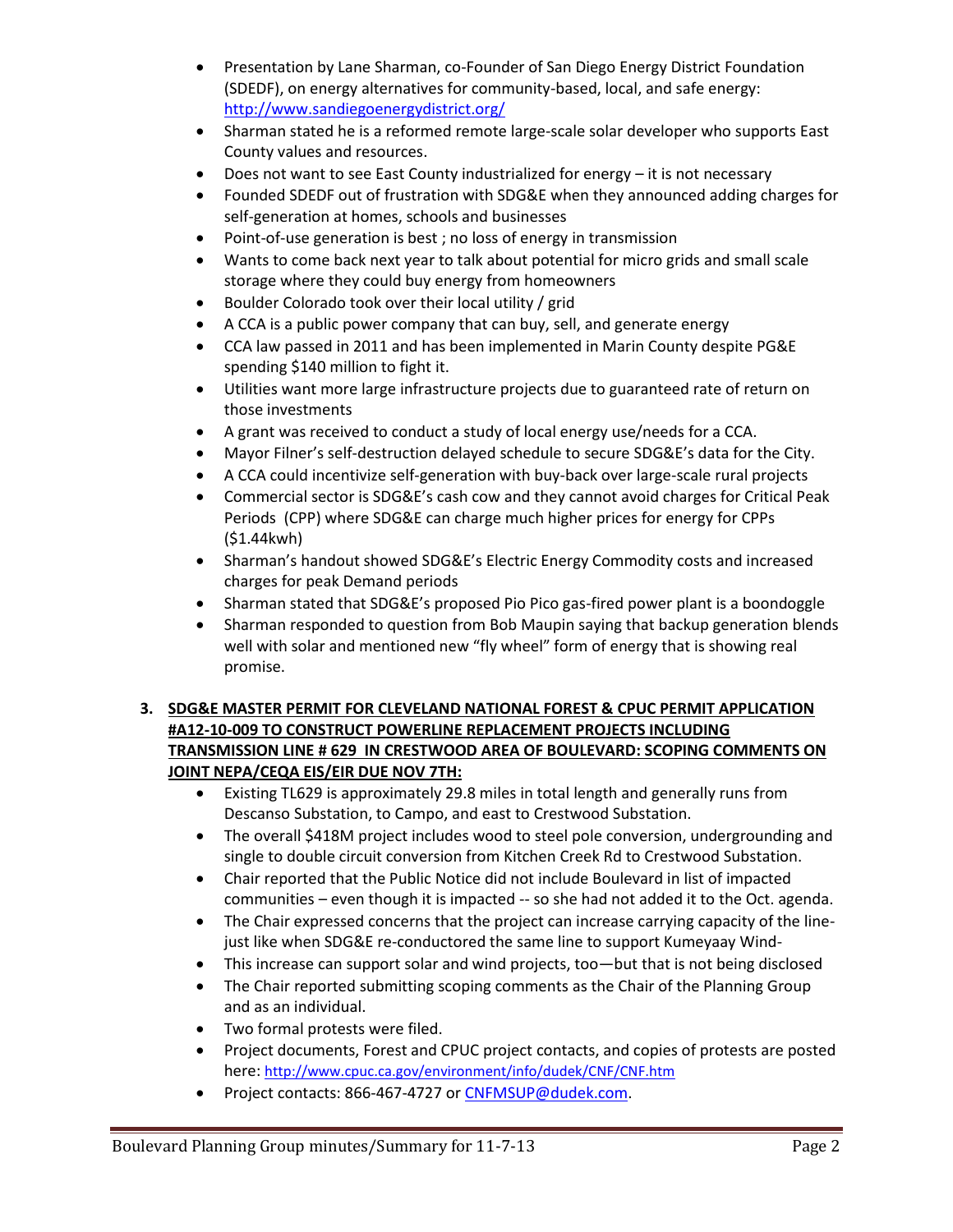# **4. GOLDEN ACORN CASINO WIND TURBINE (1MW) ENVIRONMENTAL ASSESSMENT (EA): NOV 8TH COMMENT DEADLINE:**

- EA is Bureau of Indian Affairs (BIA) review of a lease agreement and right of way easement between the Campo Band and Foundation Windpower, LLC, for a 1MW wind turbine to provide an estimated 2/3 of the Golden Acorn Casino's energy needs.
- Turbine to be located on 0.2 acres, at Casino Travel Center parking lot, west of Live Oak Springs with 1,000 feet of underground power.
- The Chair reported on evasive and incorrect information in the EA and asked if there was any support for the turbine project.
- There was no support for the turbine: project raises same concerns as existing turbines but this one will be even closer to Casino employees, patrons, and adjacent neighbors.
- *M/S: Maupin/Strand: Authorize Chair to submit comments, raising concerns, opposing the turbine, with recommendation to contact Lane Sharman for alternatives: Passed: 5-0-0.*
- For a copy of the EA contact Maja Pepion, Environmental Compliance Coordinator for BIA Southern California Agency at (951-276-6624): Mail comments to 1451 Research Park Drive, Suite 100, Riverside, CA 92507 or maja.pepion@bia.gov

**F. GROUP BUSINESS:** Announcements; correspondence; discussion items; project updates

- **1. Border Patrol Report:** No report
- **2. Revitalization Report:**
	- Tammy Daubach gave report
	- SANDAG map now stops at El Cajon, eliminating our area of East County
	- It was stated that two Supervisors have reportedly made statements related to their desire to reduce number of backcountry residents to reduce need for transportation.
	- $\bullet$  Dec 3<sup>rd</sup> is local revitalization meeting.
	- **•** Dec  $12^{th}$  is Dianne's Backcountry Revitalization meeting in Campo

### 3. **Fire Safe Council Report:**

- Chair reported that the Group's CWPP comments were late but were almost complete.
- **Tammy Daubach reported that CWPP comments should be sent in by Nov 17th.**
- Next meeting is November  $26<sup>th</sup>$  at Boulevard.
- ECO Substation mitigation funds are coming in. Work is being done on Jacumba Lake and Calexico Lodge.
- Calexico Lodge had three oaks test positive for Golden Spotted Oak Borer Beetle.
- SDG&E has been vague about where the FSC can work.
- November  $18<sup>th</sup>$  is set for meeting with Dianne Jacob on dark days at Boulevard and Jacumba Hot Springs Fire stations.
- Boulevard Station has had two CalFire firefighters since Oct  $17<sup>th</sup>$ , using overtime pay.
- Jacumba Hot Springs has been covered through Rural's Mt Laguna station.
- It was reported that SDG&E's Don Parent and Cameron Durckle have had to stay in a trailer at Buckman Springs Road facility during Red Flag events and seemed surprised to hear that local stations were not staffed during those events.

# 4. **4 SOITEC SOLAR PROJECTS: A 45 DAY COMMENT PERIOD IS EXPECTED TO BEGIN AROUND DECEMBER 12TH WITH A PUBLIC HEARING IN JAN 2014 FOR THE PROGRAMMATIC EIR FOR ALL**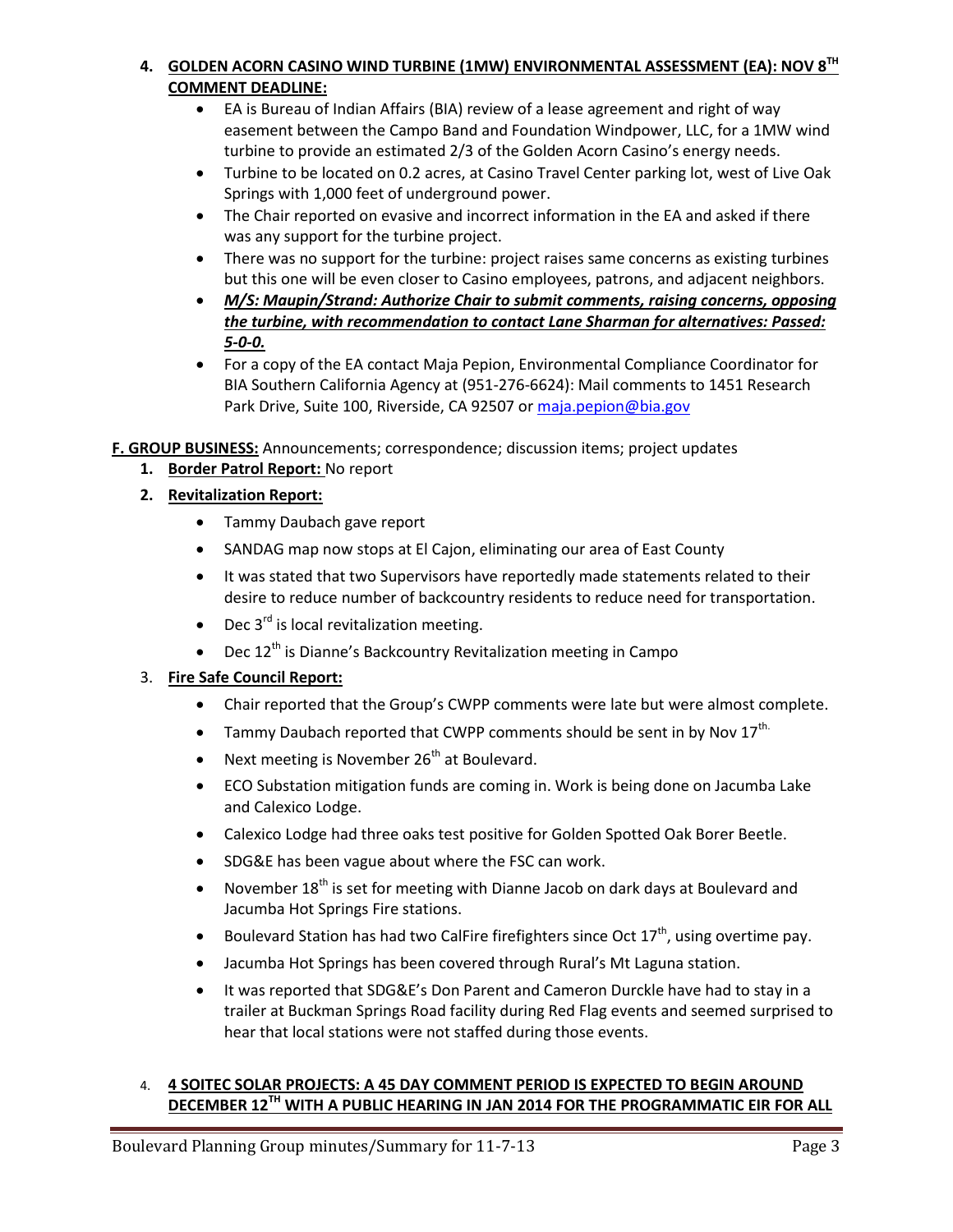# **4 SOITEC SOLAR CPV PROJECTS AND 2 MAJOR USE PERMITS FOR 80 MW RUGGED SOLAR AND 60 MW TIERRA DEL SOL SOLAR:**

- 168.5 MW OF CONCENTRATING PV SOLAR (7,290 tracking CPV modules @1,200 sq ft each) TOTALING 1,473 ACRES: Tierra Del Sol Solar & Rugged Solar projects are being evaluated at a project-specific level.
- 6.5 MW LanWest and 22 MW LanEast evaluated at programmatic level.
- *The LanWest MUP application was withdrawn by Soitec on September 5th* .
- Consultant Jim Whalen was not present.
- Bob Maupin gave report on the meeting with County staff with the Chair and several neighbors of the Tierra Del Sol project.
- Maupin said Border Patrol reportedly cannot fly helicopters over project due to updraft created by heat island effect and infrared equipment is made useless at night—despite a letter from the County stating no heat will be radiating from the proposed site.
- Maupin also reported 1,100 pounds of smuggled marijuana was recently picked up on Joe Brown's property (Tierra Del Sol Solar site) by the Border Patrol.
- County project manager: Ashley Gungle: 858-495-5375; Ashley.gungle@sdcounty.ca.gov;
- Available documents are posted here: http://www.sdcounty.ca.gov/pds/ceqa/GPA12-010.html .

### 5. **ROUGH ACRES RANCH CAMPGROUND/CONFERENCE CENTER: COUNTY'S** *FIRST ITERATION REVIEW OF INITIAL STUDIES***: MUP #11-002; 3300-12-020(P12-020); 3300-12-021(P-12-021):**

- 2750 MCCAIN VALLEY ROAD: 753 ACRES ZONED RL80/A72: Rough Acres Foundation / Jeff Hamann: MUP for Conference /Corporate Retreat Center; Skeet Shooting range; 2 Campgrounds; 200 seat amphitheater; 3 private residences with barns; agriculture barns.
- Project access via Ribbonwood and McCain Valley Road.
- Jim Whalen was not present but had e-mailed the Chair asking her to remove the withdrawn Rock Crushing MUP and to report that they expect to resubmit their information back to the County soon, with the County's questions answered.
- *Group recommended EIR at Sept 5th meeting.*
- County Project Manager: Jim Bennett; jim.bennett@sdcounty.ca.gov; (858) 694-8846.

### 6. **ROUGH ACRES RANCH ROAD MAJOR GRADING PERMIT: PDS2011-2700-15622: APPLICANT GREGG HAMANN:**

- New private connector road proposed between Ribbonwood Road and McCain Valley Road to serve as potential access for Iberdrola's Tule Wind, Soitec Solar's Rugged Solar and proposed Rough Acres Campground & Conference Center.
- Jim Whalen was not present.
- Linda Shannon confirmed that Whalen had not followed up or arranged for a meeting with the Project manager as promised, to discuss her concerns as impacted neighbor.
- Shannon confirmed no contact from Jim Bennett (County groundwater geologist), Ken Brazell (project managers) or his Secretary.
- Chair recommended that Shannon send a follow-up e-mail to Supervisor Jacob regarding the lack of response from County staff.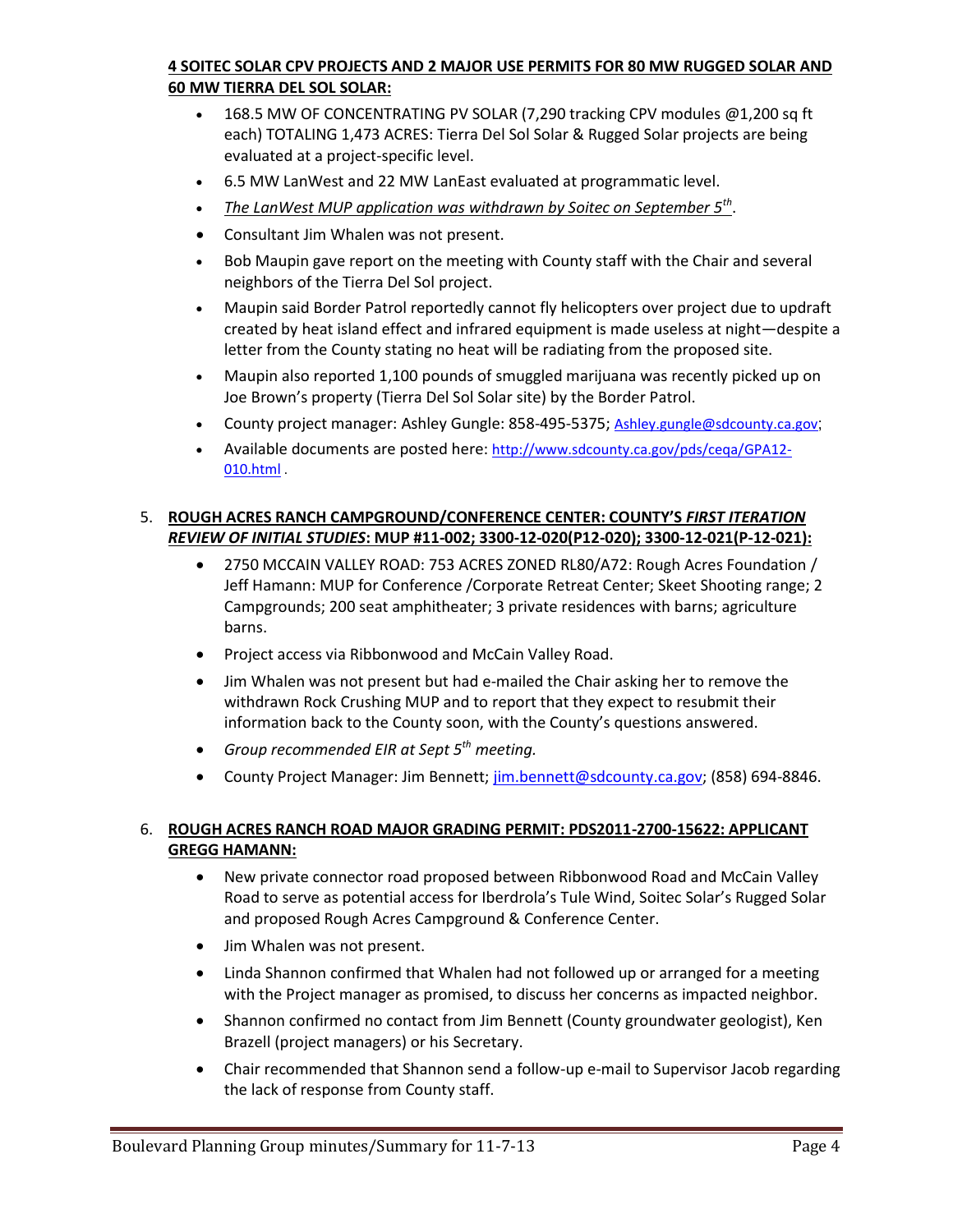- Director of Planning and Development Services, Mark Wardlaw, will make decision without holding a public hearing.
- Project Manager: Kenneth.Brazell@sdcounty.ca.gov; 858-694-2728 ph

# **7. NEW BOULEVARD FIRE STATION:**

- Chair reported that a County representative is expected to attend the Group's January 2014 meeting to provide an update and participate in a Question and Answer session.
- Construction of the \$2.9 million 7500 sq ft station is pending.
- Tammy Daubach reported that Mike Jensen of Adams Electric is supposed to be installing the water tanks soon that should resolve artesian well issues/concerns.

## 8. **LIVE OAK SPRINGS BULK WATER SALES; DUDEK'S NEW WORK PLAN FOR SOURCE CAPACITY STUDY & MODIFIFED CPUC DECISION FOR RECEIVERSHIP:**

- Chair reported on CPUC's October 31st decision denying the Najors' request for a rehearing and injunction.
- All CPUC proceeding documents are posted here including Nazar Najor's Request for Rehearing filed August  $7<sup>th</sup>$  and CPUC's response: http://delaps1.cpuc.ca.gov/CPUCProceedingLookup/f?p=401:57:1531112472479601::NO

## 9. **SDG&E's NEW 85-ACRE ECO SUBSTATION, 13 MILES OF NEW TRANSMISSION LINE, AND NEW LARGER BOULEVARD SUBSTATION:**

- Currently under construction in Jacumba, Boulevard, and Jewel Valley.
- Controversial bulk groundwater sales from Campo Reservation and Live Oak Springs have been challenged but are ongoing.
- Chair reported that the CPUC project manager had approved a Water Supply increase to 90 million gallons in October --up from the original 30 million stated in the EIR, followed by increase to 50 million gallons in July.
- Chair reported that ECO Substation now has a new CPUC project manager
- A SDUT investigative reporter working on this water story.
- Contacts during construction: ecosub@dudek.com; (800) 371-8854.
- CPUC Construction Mitigation & Monitoring documents and reports are posted here: http://www.cpuc.ca.gov/environment/info/dudek/ecosub/MMCRP.htm

# 10. **MAJOR PRE-APPLICATION MEETING SUMMARY FOR INFIGEN'S 30 MW FOX ACRES SOLAR (PDS2013-MPA-12-012):**

- Project address: Fox Acres East of intersection of Hwy 94 and Tierra Del Sol Road: APN'S: 610-062-20, 21,46,47,48, 612-040-03, 53, 57, 59 & 612-041-01; Property owners: Robert & Mele Fox, 38951 Hwy 94.
- No MUP application has yet been filed.
- Pre-application Meeting summary of major issues, key decisions/determinations and guidance for project processing is documented in PDS letter dated September 5<sup>th</sup>.
- Nothing new to report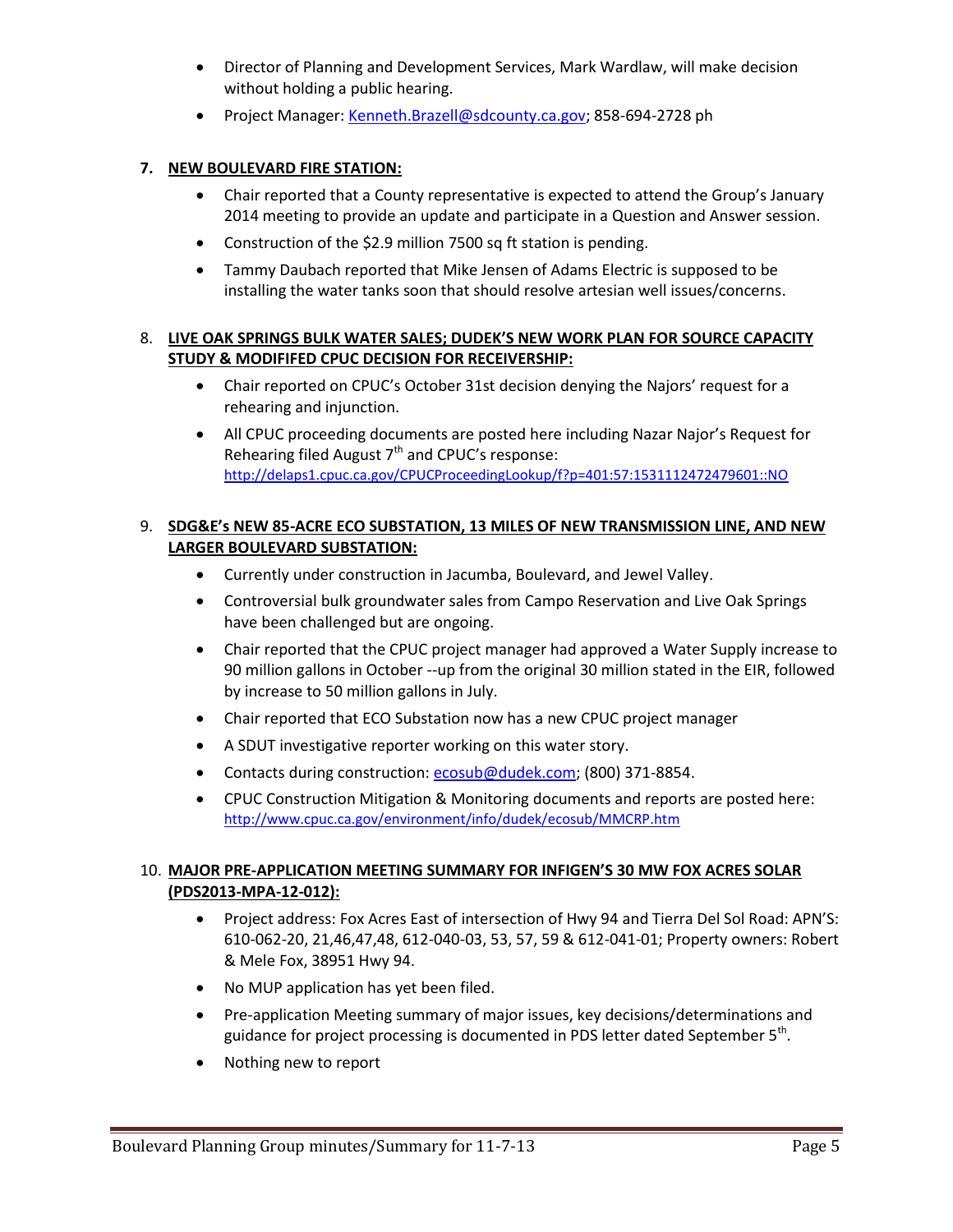#### **11. CHAPMAN RANCH SOLAR PROJECT:**

- Informal information received regarding a 50 acre solar project reportedly planned by Solar Electric Solutions LLC on 132.94 acres (APN 612-030-15) known as Chapman Ranch located at McCain Valley Road and Rocky Knoll Road north of I-8: Company website: http://www.solarelectricsolutions.com/
- Chair reported that Solar Electric Solutions' David Revelt sent e-mail saying project is in preliminary stages and he had asked: "Are there circumstances under which you and the Boulevard planning group would support a small, solar project such as ours?"
- The general consensus to question posed by Revelt was NO; the Group would prefer point of use projects where the energy is used on-site.

### 12. **SEMPRA'S CROSS-BORDER TRANSMISSION LINE WILL CONNECT THEIR ENERGIA SIERRA JUAREZ WIND PROJECT WITH SDG&E'S ECO-SUBSTATION:**

- Import capacity of 1,250 MW. Approved by the CPUC, BLM and DOE. Litigation filed against federal approval on 12-26-12: http://esjprojecteis.org/
- Sempra previously reported that they had purchased Vestas 3.3MW turbines.
- Nothing new to report

### 13. **REPORT ON LAND DEVELOPMENT PERFORMANCE REVIEW COMMITTEE'S OCTOBER MEETING:**

- The Performance Review Committee was formed as part of the Board of Supervisors' response to Red Tape Task Force recommendations. Streamlining efforts are underway.
- New online services now available at Planning & Development Services: http://www.sdcounty.ca.gov/pds/Performance\_Review\_Committee.html
- There was no October meeting. Next meeting set for 10 AM Nov 14

### 14. **IBERDROLA'S 200 MW TULE WIND:**

- Permits from the Bureau of Indian Affairs and State Lands Commission are still pending.
- Tule Wind's Golden Eagle expert was sentenced in federal court for working without a permit and other offenses: http://www.utsandiego.com/news/2013/aug/13/eagles-wildiferamona-sentenced-bittner/all/?print .
- A complaint for injunctive and declaratory relief was filed against BLM approvals in US District Court by non-profit groups in March: http://eastcountymagazine.org/print/12724.
- Tule Wind Map: http://tulewindeccmp.com/Figure2-ProjectLocation.pdf.
- Federal court hearing for Tule Wind litigation moved from January 20 to Feb  $20^{th}$  2013.
- Chair referred to press release included in agenda packet that alleged that Iberdrola may lose right to operate 48 MW Groton Wind (NH) based on following allegations:
	- unauthorized relocation of O&M building
	- unauthorized relocation of 2 Gamesa G87 turbines
	- Failure to comply with the NH State Fire Code
	- Failure to comply with NH State Building Code
	- Safety and maintenance concerns
	- An inadequate Environmental, Health, and Safety Plan
	- Well contamination of one neighbor